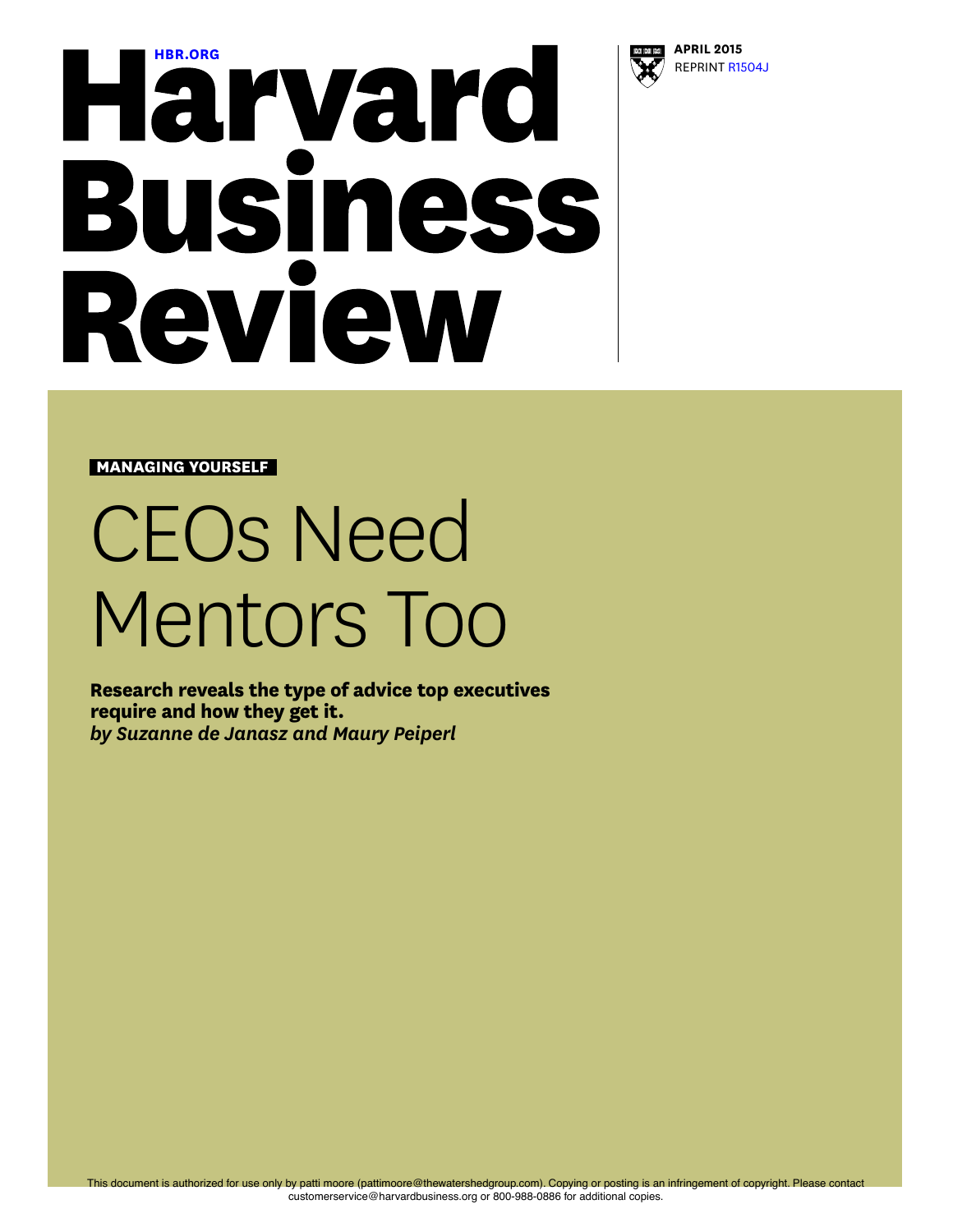## Manag Yoursel CEOs Need Mentors Too

Research reveals the type of advice top executives require and how they get it. *by Suzanne de Janasz and Maury Peiperl*



 $\overline{\phantom{a}}$ n 2010, when David Nish was promoted from CFO to CEO at Standard Life, he knew the scale of the challenge his company faced. The 185-year-old giant had just embarked on a sweeping transformation from an insurer to a long-term savings and investment company. Nish also knew that as the person leading the change, he would be tested by decisions and management situations he hadn't encountered in the past. Certain that he could beneft from the perspective of someone who had been down similar roads before, Nish turned to a somewhat unusual adviser: Niall FitzGerald, a former chairman of Unilever.

The mentoring relationship they subsequently established is illustrative of those we have studied in our research—a two-year inquiry into an emerging way in which new CEOs in large organizations gain access to seasoned counsel and feedback. We found dozens of executives who were accelerating their learning by engaging the services of high-profle veteran leaders from outside their companies. To learn more about this growing but as yet undocumented phenomenon, we interviewed 15 chairman mentors and 25 protégés—CEOs, CEO designates, and CFOs. (Chairman Mentors International facilitated access to many of the study participants.)

On the basis of what we heard, we are convinced that more CEOs should connect with mentors rather than assume that theirs is a burden to be shouldered alone. But we also discovered aspects of such arrangements that make them trickier than the mentoring that takes place at lower organizational levels. At the CEO level, special considerations must go into making a match between mentor and mentee, structuring their sessions to deliver the intended benefts, and prioritizing the process so that

COPYRIGHT © 2015 HARVARD BUSINESS SCHOOL PUBLISHING CORPORATION. ALL RIGHTS RESERVED.<br>This document is authorized for use only by patti moore (pattimoore@thewatershedgroup.com). Copying or posting is an infringement of co customerservice@harvardbusiness.org or 800-988-0886 for additional copies.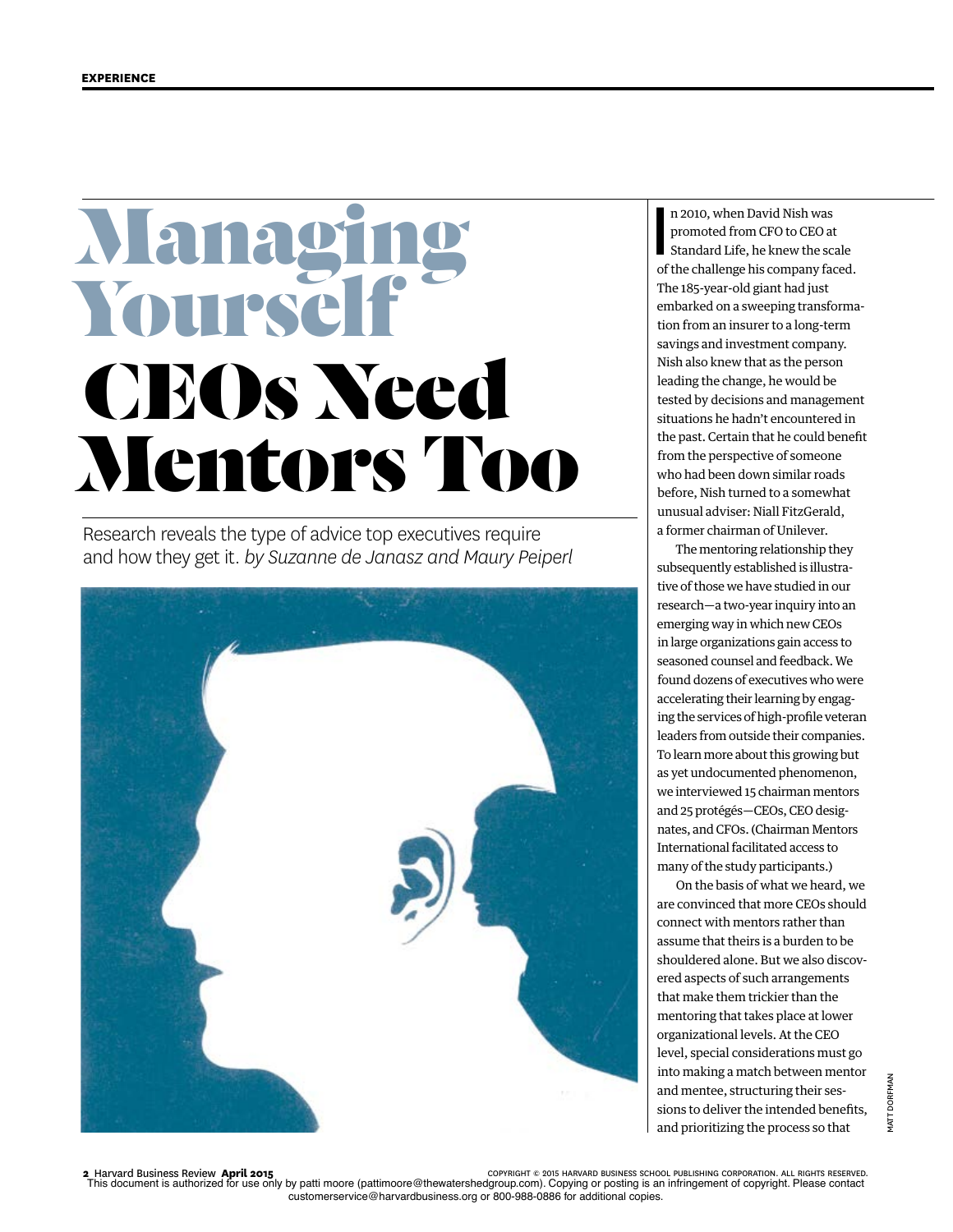it isn't crowded out by other demands. By sharing what we've learned about these issues, we hope to pave the way for more use of this highly efficient learning model.

#### **Lonely Learning at the Top**

Down in the ranks, mentoring has become very popular in modern companies; many of them set up formal arrangements whereby "old hands" help novices learn the ropes. In this way they facilitate the acculturation, performance, and career progress of new entrants, high potentials, and minority populations who lack enough obvious role models. These efforts resemble the age-old practice of apprenticeship: observation of the master, execution with supervision and feedback, gradual accretion of tacit knowledge, and eventual attainment of mastery. The investments tend to pay off well. Research on junior to midlevel professionals shows that such programs enable them to advance more quickly, earn higher salaries, and gain more satisfaction in their jobs and lives than people without mentors do. For employers, the benefts are not only higher performance but also greater success in attracting, developing, and retaining talent.

Most CEOs of large organizations have had the beneft of mentoring and other developmental activities such as stretch job assignments and leadership programs—during their careers. But their arrival at the top suddenly narrows the available and appropriate options. Gavin Patterson, who was promoted to chief executive of the telecommunications giant BT Group in 2013, told us that his company would have been "happy to send me to a top management program at Harvard," but he couldn't afford to be absent so long. "If you are one of the top 10 people in the

business," he noted, "the possibility of being away for three months is practically zero."

Yet CEOs must keep raising their game—and having their thinking usefully challenged—for the good of their organizations. They must routinely make decisions concerning matters they've never before tackled. When have they ever had to spearhead a takeover—or defend against one? Resolve a crisis as the public face of the company? Deal with a board of powerful directors with divergent opinions? These demands require new talents. In the words of one well-known executive coach, "What got you here won't get you there."

In such high-stakes situations, CEOs need wise mentoring. That's not the same as coaching. Although executive coaches are often superb at providing feedback and closing gaps in specifc managerial skills, precious few have actually worked in equivalent roles themselves. Mentors, by contrast, are role models who have "been there and done that." They can offer timely, context-specific counsel drawn from experience; wisdom; and networks that are highly relevant to the problems to be solved. And unlike company-managed mentoring programs, CEO mentoring is driven by the mentee, refecting a level of customization rarely provided to people in the ranks.

When CEOs get this kind of support, good outcomes follow. We surveyed 45 CEOs who have formal mentoring arrangements, and 71% said they were certain that company performance had improved as a result. Strong majorities reported that they were making better decisions (69%) and more capably fulflling stakeholder expectations (76%). More than anything else, these CEOs credited mentors with helping them

### **Three Heads Are Better Than Two**

hat could be more valuable to a CEO than having an experienced and trusted external mentor? Perhaps having two. When Paul Geddes became the chief executive **ED EXAMPLE ON THE CONSUMER ORDER ON A CEO than having an experier and trusted external mentor?**<br> **Perhaps having two. When Paul of Royal Bank of Scotland's insurance division, in** 

2009, he sought the counsel of two prominent board chairmen, each of whom had led a large business over three or four decades.

Likewise, Gavin Patterson, the CEO of BT Group since September 2013, started meeting with both Niall FitzGerald (a former chairman of Unilever) and David Simon (a former chairman of British Petroleum) after his promotion to chief executive of BT's retail business, in 2008.

The practice may strike some observers as an invitation to confusion. But these executives recognize that even the smartest mentor has blind spots—some of which can overlap with a mentee's. They also know that having two mentors increases the likelihood of hearing from someone who has dealt with similar complex and novel challenges.

The more diverse the challenges, the greater the benefit of multiple mentors. One CEO we interviewed, the head of a UK utility, summed up his view: "The twomentor model is the ideal model. If offered twice the time with one of them, I wouldn't swap."

> avoid costly mistakes and become profcient in their roles faster (84%). Patterson spoke for many when he called mentoring "a more practical way to develop."

#### **Making the Match**

Given the clear benefts of mentoring for developing CEOs, why is the practice not already ubiquitous? The single biggest obstacle is the difficulty, and sometimes awkwardness, of making a match between mentor and mentee—assuming that the CEO is not already lucky (or savvy) enough to have gained informal access to a valued adviser.

Sometimes it's the CEO's boss, the chairman of the board, who puts the wheels in motion. In 2009 Paul

**April 2015** Harvard Business Review **3** This document is authorized for use only by patti moore (pattimoore@thewatershedgroup.com). Copying or posting is an infringement of copyright. Please contact customerservice@harvardbusiness.org or 800-988-0886 for additional copies.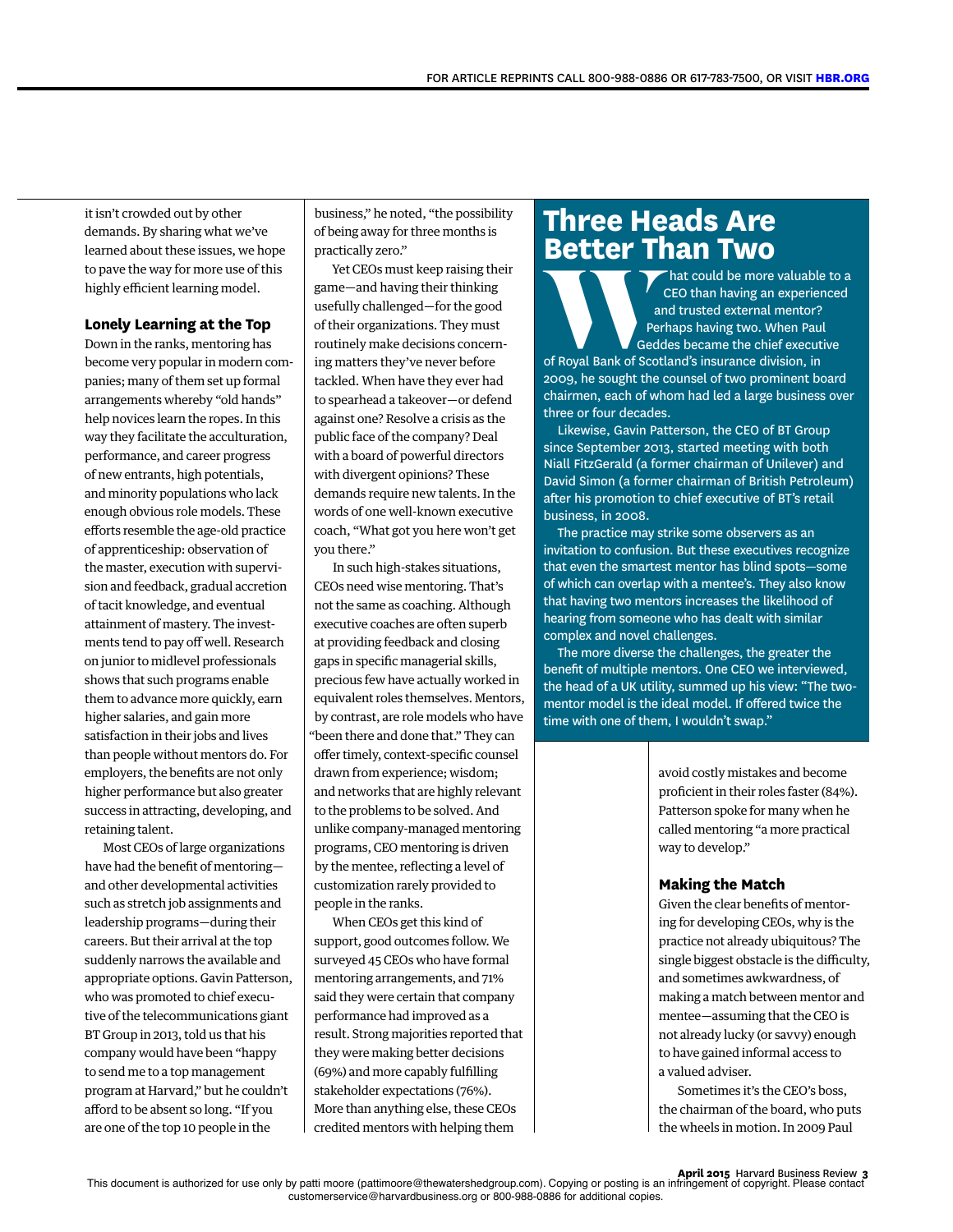Geddes was the head of RBS Group's insurance division and a potential successor to the CEO. But when European regulators required RBS to spin off the insurance business, he had a short time to prepare for an IPO. He recalls, "I had a lot to prove, and a lot to learn very quickly." Geddes was introduced to the idea of a mentor by a board chairman who had himself been part of a mentoring process.

However, an interesting alternative to colleagues as connectors is emerging: high-level external consultants who play an intermediary role. These professional "matchmakers" use their networks and their insights into personality, often gained through executive recruiting, to set up meetings between previously unacquainted business leaders. Typically a frst meeting is followed by a series of conversations, allowing both parties to assess the potential for good outcomes from the relationship. (Contrast this with what often happens at lower organizational levels, where mentors are simply assigned to mentees.)

The mentors in our study were all former CEOs themselves and unaffiliated with their mentees' organizations. This profle satisfes three needs: the need for relevant experience, the need for a broad perspective, and the importance of complete trust.

"Relevant experience" usually means the mentor has sat in the hot seat as the CEO of a large, complex enterprise and visibly succeeded. Geddes talked about the need for mentors who were "10 to 15 years ahead" of their mentees. Many of those in our study were semiretired and serving on multiple boards.

A broad perspective, too, generally comes from the outside. You want mentors who not only think diferently but also understand

how the company is regarded in the marketplace. Take Nokia, once the mobile phone market leader, which found itself in a precipitous slide as Apple and Samsung claimed increasing market share. In 2010 Stephen Elop—a former Microsoft executive was brought in to turn the company around. At the suggestion of his chairman, he began meeting with Peter Sutherland, a former chairman of BP and the chairman of Goldman Sachs International. Sutherland's help was on a purely personal basis, and Elop, a Canadian, found him invaluable in many ways, including as a guide to the unfamiliar dynamics of European board governance. Moreover, Sutherland could offer an objective view as to whether Elop's new strategy was building positive momentum. (In September 2013 Nokia announced the sale of its key assets to Microsoft at a signifcant premium to shareholders.)

Finally, the absolute necessity of trust in a mentoring relationship drives CEOs to seek counsel from experienced outsiders. As Peter Lynas, the CFO of BAE Systems, told us, "Only a certain level of issues can be raised with an internal mentor." For some chief executives it is simply too risky to expose gaps in knowledge and experience to a chairman or a member of the board. Martine Verluyten learned from mentors when she was the group fnance director of Umicore SA and found that it was "most efective when I was trying to show my strengths and weaknesses, as opposed to trying to put up a front."

Speaking from the other side of the table, Roger Carr (currently the chairman of BAE Systems and one of Paul Geddes's two mentors) stressed the importance of "being able to talk to someone in confdence who is not a stakeholder or a paymaster."

#### **Making It Work**

In the strongest CEO mentoring relationships we studied, clear rules of engagement ensure that both parties commit to total confdentiality (even when a CEO's boss contacts the mentor to ask how his charge is doing). This emboldens mentees to disclose without fear of repercussions. Beyond that, interactions are designed to deliver what both see as the aim: helping the CEO traverse the learning curve more quickly and perform role functions more efectively.

Related to these rules of engagement is the expectation that both parties will prioritize and prepare for meetings that are set and organized by the mentee. It's never easy to carve out time on a CEO's calendar. But to engage in the kind of mentoring described here and stick with it, the executive must make it a part of his or her workflow. Sessions should have formal agendas, defned by the problems currently confronting the CEO and shared far enough in advance to allow mentors to refect on their experience. Geddes described an approach that was "structured, driven by me, irrespective of topic," and "felt like a live business process."

Regular sessions—fairly long but fairly infrequent—are a must. Putting dates on the calendar allows the CEO to set aside some thorny issues that might otherwise be a nagging distraction, knowing they will be thoughtfully addressed in due course. Robert Swannell, the chairman of Marks & Spencer, describes why he chose this kind of mentoring arrangement for a new CEO: "We wanted it to be a formal program where people knew we were spending money on it, it would be taken seriously, and there would be a certain rigor to it."

Finally, and despite such a disciplined structure, the mode of

4 Harvard Business Review April 2015<br>This document is authorized for use only by patti moore (pattimoore@thewatershedgroup.com). Copying or posting is an infringement of copyright. Please contact customerservice@harvardbusiness.org or 800-988-0886 for additional copies.